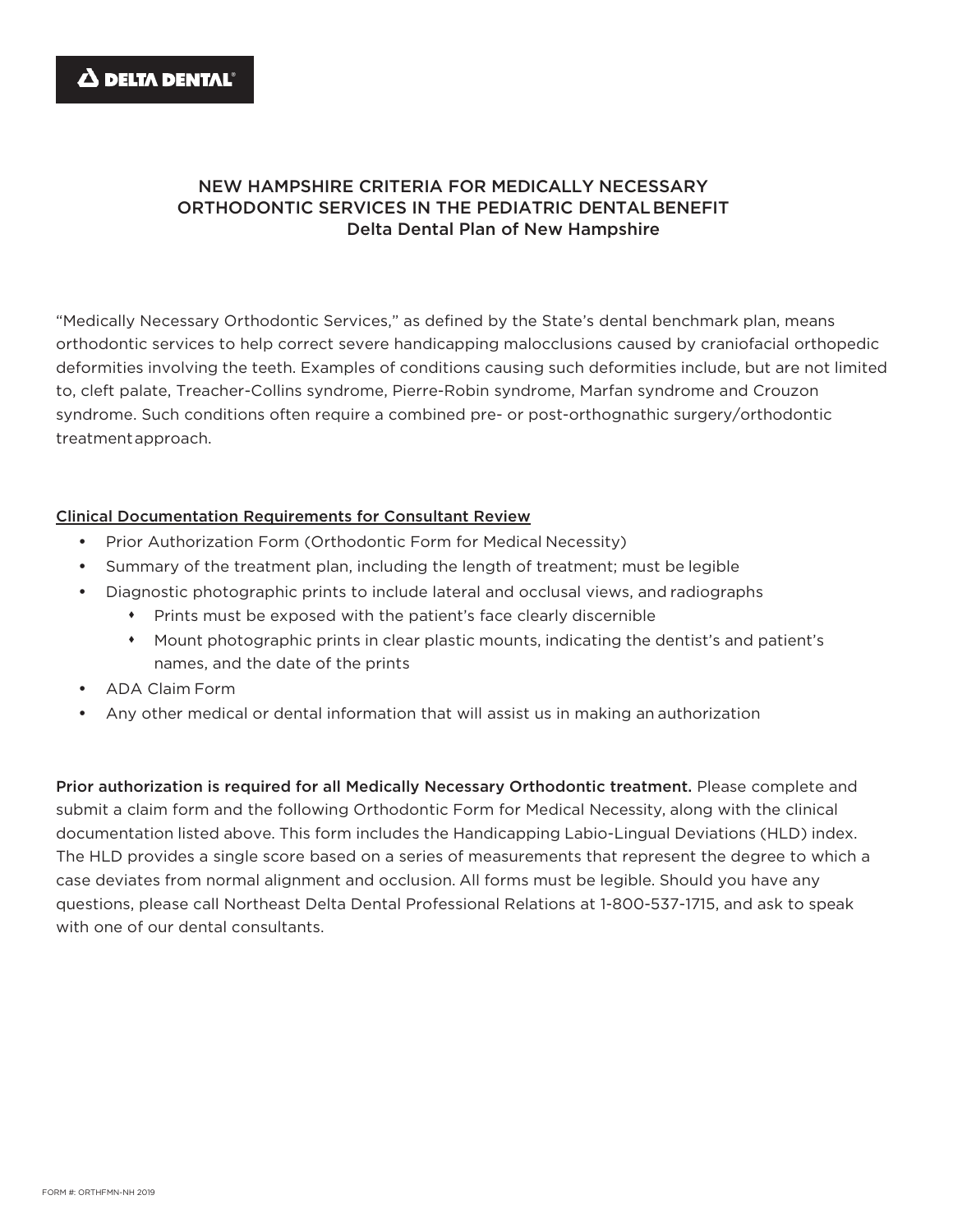## HANDICAPPING LABIOLINGUAL INDEX SCORING INSTRUCTIONS FOR SEVERE MALOCCLUSION

The intent of the HLD Index is to record the presence or absence, and the degree, of the handicap caused by the components of the Index, and not to diagnose "malocclusion". All measurements are made with a Boley Gauge (or a disposable ruler) scaled in millimeters. Absence of any conditions must be recorded by entering "O" (refer to score sheet).

The following information should help clarify the categories on the HLD Index:

- 1. Deep Impinging Overbite: Indicate an "X" on the score sheet when lower incisors are destroying the soft tissue of the palate. If you mark an "X" here, do not score any further. This condition is automatically considered a handicapping malocclusion, and no further scoring is necessary.
- 2. Impacted Permanent Anterior Teeth: Document permanent cuspids that are impacted; exposure and passive eruption is unlikely; extraction would compromise the integrity of the arch; and, the teeth are treatment planned to be exposed ligated/banded and brought into the normal arch form; and there is, or will be, sufficient arch space for correction. If two impacted permanent cuspids are present, indicate an "X" on the score sheet and do not score any further. If one impacted permanent cuspid is present, the score is 13.
- 3. Crossbite of Individual Anterior Teeth: Indicate an "X" on the score sheet when destruction of soft tissue is present. If you mark an "X" here, do not score any further. This condition is automatically considered a handicapping malocclusion and no further scoring is necessary.
- 4. Severe Traumatic Deviations: Traumatic deviations are, for example, loss of premaxilla segment by trauma, the result of osteomyelitis, syndromes, or other gross pathology. Indicate with an "X" on the score sheet and attach documentation and description of condition. If you mark an "X" here, do not score any further. This condition is automatically considered a handicapping malocclusion, and no further scoring is necessary.
- 5. Overjet greater than 9 mm: If the overjet is greater than 9 mm with incompetent lips or the reverse overjet (mandibular protrusion) is greater that 3.5mm with reported masticatory and speech difficulties, indicate an "X" and score no further. If the reverse overjet is not greater than 3.5 mm, score under #6.
- 6. Overjet in Millimeters: This is recorded with the patient's teeth in centric occlusion and measured from the labial portion of the lower incisors to the labial of the upper incisors. The measurement may apply to a protruding single tooth as well as to the whole arch. The measurement is read and rounded off to the nearest millimeter and entered on the score sheet.
- 7. Overbite in Millimeters: A pencil mark on the tooth indicating the extent of overlap facilitates this measurement. It is measured by rounding off to the nearest millimeter and entered on the score sheet. "Reverse" overbite may exist in certain conditions and should be measured and recorded.
- 8. Mandibular Protrusion in Millimeters: Score exactly as measured from the labial of the lower incisor to the labial of the upper incisor. The measurement in millimeters is entered on the score sheet and multiplied by five (5). A reverse overbite, if present, should be shown under "overbite."
- 9. Open Bite in Millimeters: This condition is defined as the absence of occlusal contact in the anterior region. It is measured from edge to edge, in millimeters. The measurement is entered on the score sheet and multiplied by four (4). In cases of pronounced protrusion associated with open bite, measurement of the open bite is not always possible. In those cases, a close approximation can usually be estimated.
- 10. Ectopic Eruption: Count each tooth, excluding third molars. Enter the number of teeth on the score sheet and multiply by three (3). If condition #11, anterior crowding, is also present with an ectopic eruption in the anterior portion of the mouth, score only the most severe condition. Do not score both conditions.

The customary and accepted conditions of dental ectopia include ectopic eruption such as that when a portion of the distal root of *the primary second molar is resorbed during the eruption of the first molar. These include transposed teeth. Also included are teeth in the maxillary sinus, in the ascending ramus of the mandible, and in other locations other than in the dental arch. These are classic*  textbook examples of ectopic eruption and development of teeth. In all other situations, teeth deemed to be ectopic must be more *than 50% blocked out and clearly out of the dental arch. Regarding mutually blocked out teeth, only one will be counted.*

- 11.Anterior Crowding: Arch length insufficiency must exceed 3.5 mm. Mild rotations that may react favorably to stripping or mild expansion procedures are not to be scored as crowded. Enter five (5) points each for maxillary and mandibular anterior crowding. If condition #10, ectopic eruption is also present in the anterior portion of the mouth, score the most severe condition. Do not score both conditions.
- 12. Labiolingual Spread: A Boley Gauge (or a disposable ruler) is used to determine the extent of deviation from a normal arch. Where there is only a protruded or lingually displaced anterior tooth, the measurement should be made from the incisal edge of the tooth's normal arch line. Otherwise, the total distance between the most protruded tooth and the lingually displaced anterior tooth is measured. The labiolingual spread probably comes close to a measurement of overall deviation from what would have been a normal arch. If multiple anterior crowding of teeth is observed, all deviations from the normal arch should be measured for labiolingual spread, with only the most severe individual measurement entered on the form.
- 13. Posterior Unilateral Crossbite: This condition involves two or more adjacent teeth, one of which must be a permanent molar. The crossbite must be one in which the maxillary posterior teeth involved may be both palatal or both completely buccal in relation to the mandibular posterior teeth. The presence of posterior unilateral crossbite is indicated by a score of four (4) on the score sheet.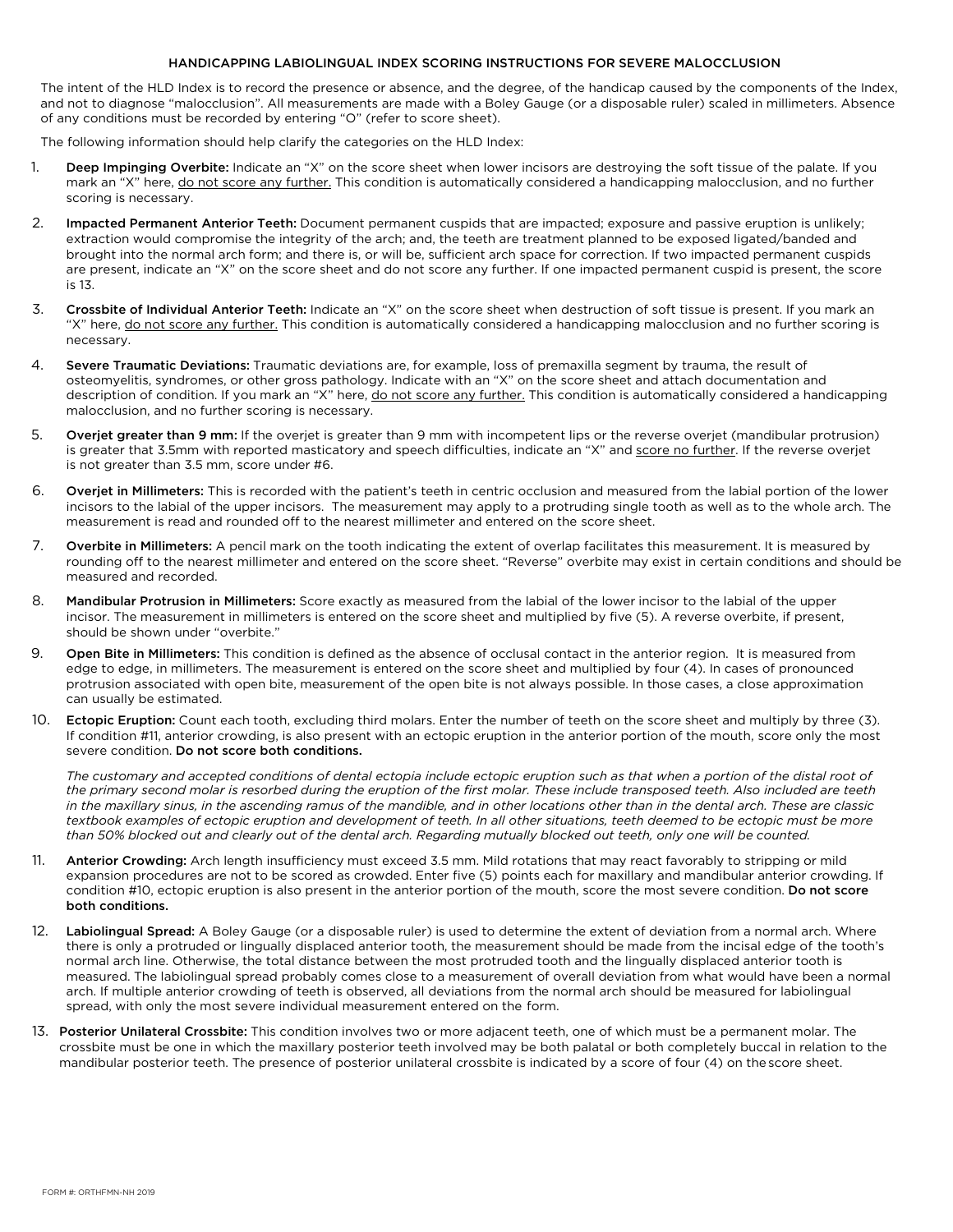

## Orthodontic Form for Medical Necessity

DELTA DENTAL PLAN OF NEW HAMPSHIRE

|                                           | All pages of this form must be completed and submitted for prior authorization BEFORE treatment.                                    |                     |    |                                           |                                                        |                        |                          |
|-------------------------------------------|-------------------------------------------------------------------------------------------------------------------------------------|---------------------|----|-------------------------------------------|--------------------------------------------------------|------------------------|--------------------------|
| PROVIDER NAME                             |                                                                                                                                     | PATIENT'S NAME LAST |    |                                           | <b>FIRST</b>                                           | MI                     | <b>SEX</b>               |
| <b>BILLING PROVIDER NUMBER</b>            | PERFORMING PROVIDER NUMBER CLIENT ID                                                                                                |                     |    |                                           | <b>CLIENT BIRTH DATE</b>                               |                        | CLIENT AGE: YEARS/MONTHS |
|                                           | PART I. TREATMENT REQUESTED (Check box below)                                                                                       |                     |    |                                           |                                                        |                        |                          |
| Case Study Only<br>Limited Full Treatment | Interceptive Treatment<br><b>Transitional Treatment</b>                                                                             |                     |    | complete treatment                        | Transfer case (If checked, indicate months required to |                        |                          |
| TENTATIVE TREATMENT PLAN:                 |                                                                                                                                     |                     |    |                                           |                                                        |                        |                          |
| FUNCTIONAL CONCERNS:                      |                                                                                                                                     |                     |    |                                           |                                                        |                        |                          |
| If yes, please explain:                   | Are you considering Orthognathic Surgery? □ Yes                                                                                     |                     | No |                                           |                                                        |                        |                          |
|                                           | (There should be no other equally effective, more conservative and substantially less costly treatment available.)                  |                     |    | <b>Orthodontic Diagnostic Information</b> |                                                        |                        |                          |
| PART II.                                  |                                                                                                                                     |                     |    |                                           |                                                        |                        |                          |
| <b>STAGE OF DENTITION:</b>                |                                                                                                                                     |                     |    |                                           |                                                        | BRIEF INITIAL OPINIONS |                          |
| Primary<br><b>ANTERIOR TEETH:</b>         | Mixed<br>Permanent                                                                                                                  |                     |    |                                           | CLIENT'S CHIEF COMPLAINT:                              |                        |                          |
| Overjet                                   |                                                                                                                                     | mm                  |    |                                           |                                                        |                        |                          |
| Overbite                                  |                                                                                                                                     | mm                  |    |                                           |                                                        |                        |                          |
| Open bite                                 |                                                                                                                                     | mm                  |    | <b>HABITS:</b>                            |                                                        |                        |                          |
| Midline                                   |                                                                                                                                     | mm                  |    |                                           |                                                        |                        |                          |
| Cross-bite:                               |                                                                                                                                     |                     |    |                                           |                                                        |                        |                          |
| POSTERIOR TEETH:<br>Angle Classification: | Skeletal Classification: (Check One)<br>$\Box$ Class 1 $\Box$ Class 2 $\Box$ Class 3<br>Dental Classification: (Check One)          |                     |    |                                           | MUSCULATURE TONE AND FUNCTION:                         |                        |                          |
| Cross-bite:                               | Right $\Box$ Class 1 $\Box$ E to E $\Box$ Class 2 $\Box$ Class 3<br>Left $\Box$ Class 1 $\Box$ E to E $\Box$ Class 2 $\Box$ Class 3 |                     |    |                                           | SYMMETRY OF ARCHES:                                    |                        |                          |
|                                           |                                                                                                                                     |                     |    |                                           |                                                        |                        |                          |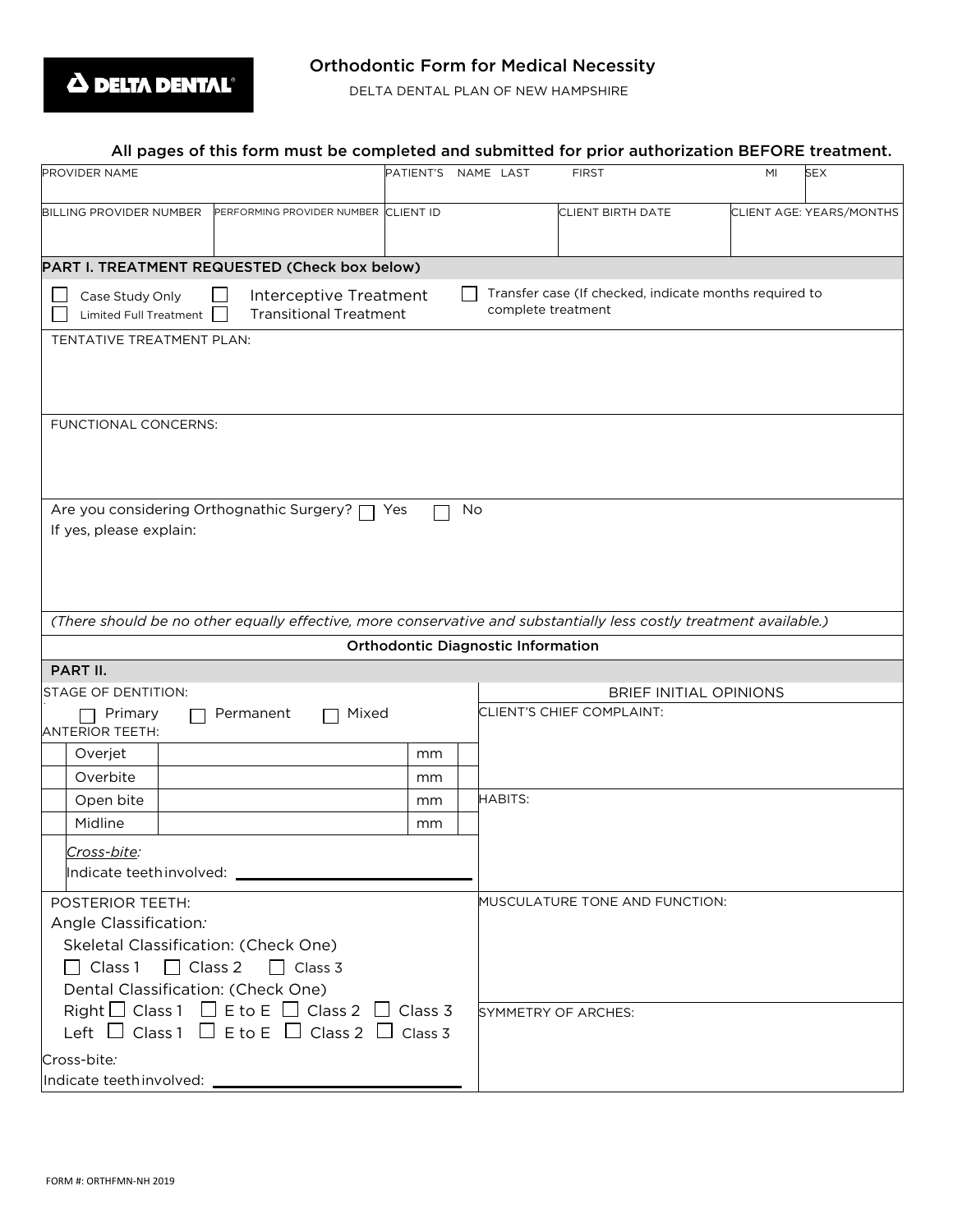| <b>ANTERIOR CROWDING</b><br>(Approximate)                                                   |               |                | <b>SPACING</b><br>(Approximate) |    | <b>TEMPOROMANDIBULAR</b><br><b>DYSFUNCTION:</b>                                                         |
|---------------------------------------------------------------------------------------------|---------------|----------------|---------------------------------|----|---------------------------------------------------------------------------------------------------------|
| <b>MAX</b>                                                                                  |               | mm             | MAX                             | mm |                                                                                                         |
| <b>MAND</b>                                                                                 |               | mm             | <b>MAND</b>                     | mm |                                                                                                         |
| MISSING TEETH<br>(LIST)                                                                     |               |                |                                 |    | Oral Hygiene:<br>$\square$ Good<br>$\square$ Fair<br>$\square$ Poor                                     |
| <b>Ectopic Eruption</b><br>(Numbers of teeth<br>excluding 3rd<br>Molar(s):                  | Yes<br>$\Box$ | Tooth/location |                                 |    | RESTORATION OR CARIES PROBLEMS:                                                                         |
| Congenitally<br>Missing:                                                                    | $\Box$        |                |                                 |    |                                                                                                         |
| Impacted (indicate<br>teeth):                                                               | $\Box$        |                |                                 |    |                                                                                                         |
| Ankylosed (indicate<br>teeth):                                                              | $\Box$        |                |                                 |    |                                                                                                         |
| Supernumerary<br>(indicate location):                                                       | $\Box$        |                |                                 |    |                                                                                                         |
| OTHER MEDICAL OR DENTAL PROBLEMS:                                                           |               |                |                                 |    |                                                                                                         |
| Part III.                                                                                   |               |                |                                 |    |                                                                                                         |
| AUTOMATICALLY QUALIFY AS MEDICALLY NECESSARY):                                              |               |                |                                 |    | PLEASE INDICATE IF PATIENT HAS ANY OF THE FOLLOWING MEDICAL CONDITIONS OR CRANIOFACIAL ANOMALIES (WHICH |
| Cleft lip and palate,<br>cleft palate, or cleft<br>lip with alveolar<br>process involvement | $\Box$        | Notes:         |                                 |    |                                                                                                         |
| Hemifacial<br>microsomia                                                                    | $\Box$        |                |                                 |    |                                                                                                         |
| Craniosynostosis<br>syndromes                                                               | $\Box$        |                |                                 |    |                                                                                                         |
| Cleidocranial dental<br>dysplasia                                                           | $\Box$        |                |                                 |    |                                                                                                         |
| Arthrogrypsis                                                                               | $\Box$        |                |                                 |    |                                                                                                         |
| Marfan syndrome                                                                             | $\Box$        |                |                                 |    |                                                                                                         |
| Other craniofacial<br>anomalies (please<br>describe)                                        | $\Box$        |                |                                 |    |                                                                                                         |